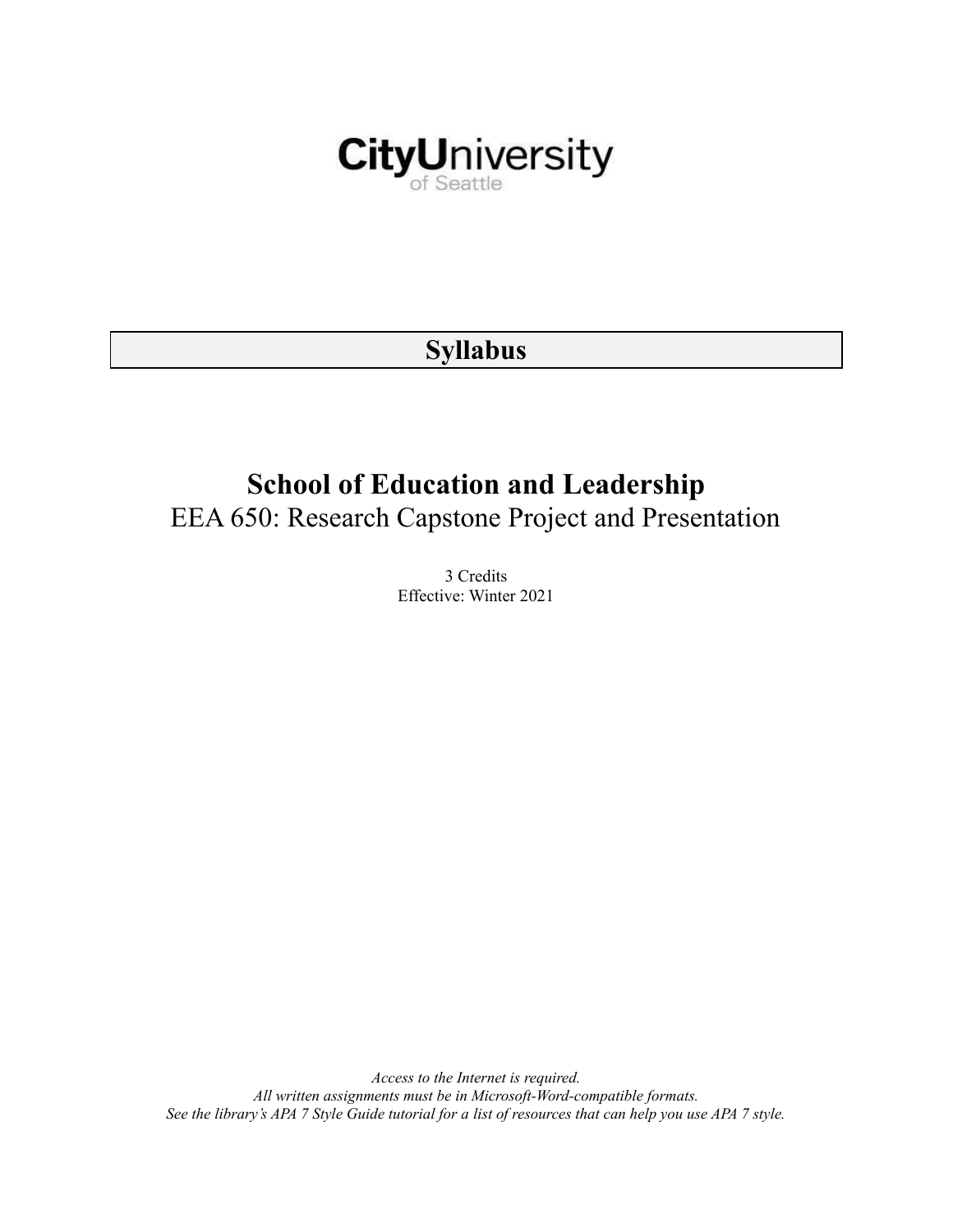# **FACULTY**

Faculty Name: FACULTY NAME

Contact Information: CONTACT INFORMATION

#### [INSTRUCTOR MAY INSERT PERSONAL MESSAGE IF DESIRED]

## **COURSE DESCRIPTION**

The Research Capstone Project for the M.Ed. degree in Leadership in Education demonstrates the application of skills and knowledge designed to address the "Problem Statement" in the professional setting and fulfills the capstone requirement for the M.Ed. in Leadership in Education. The Research Capstone Project is a written paper that includes a conceptual analysis and extensive literature review, with discussion, recommendations, and conclusions. The aim is to demonstrate scholarly expertise in the subject area and the understanding of how scholarship is applied to and informed by practice.

### **COURSE RESOURCES: RECOMMENDED**

- American Psychological Association (2020). *Publication manual of the American Psychological Association* (7th ed.). American Psychological Association.
- Denzin, N. & Lincoln, Y. (2017). *The SAGE handbook of qualitative research* (5<sup>th</sup> ed.). Sage.
- Standard, competencies, and/or dimensions of leadership as outlined by applicable Canadian provincial/territory government regulations for K-12 education
- See instructor suggested supplementary resource list for this course

Required and recommended resources to complete coursework and assignments are also found on the course [Reading](https://nam03.safelinks.protection.outlook.com/?url=https%3A%2F%2Fcityu.alma.exlibrisgroup.com%2Fleganto%2Flogin%3Fauth%3DSAML&data=04%7C01%7CMMara%40cityu.edu%7C70673ce0fe0144040eda08d87472e204%7Cb3fa96d9f5154662add763d854e39e63%7C1%7C0%7C637387384066198115%7CUnknown%7CTWFpbGZsb3d8eyJWIjoiMC4wLjAwMDAiLCJQIjoiV2luMzIiLCJBTiI6Ik1haWwiLCJXVCI6Mn0%3D%7C1000&sdata=JbwP%2Fm5Q%2BMgIUWa%2FXceos%2BoiLv0DX%2B%2FL%2BNGNMbX9P8E%3D&reserved=0) List. The reading list can be found under Course Information in Blackboard as well as from the library homepage.

Note: Required resources that must be purchased by the student are tagged "Purchase from a vendor of your choosing." Required resources with a direct link, "Available through CityU Library", are available at no cost to students.

Students in Canada will see required resources they need to purchase tagged "Purchase from the Canadian Bookstore." Students outside the U.S. and Canada should contact their advisor or textbook coordinator for additional information.

# **CITYU LEARNING GOALS**

This course supports the following City University learning goals:

● Lifelong learning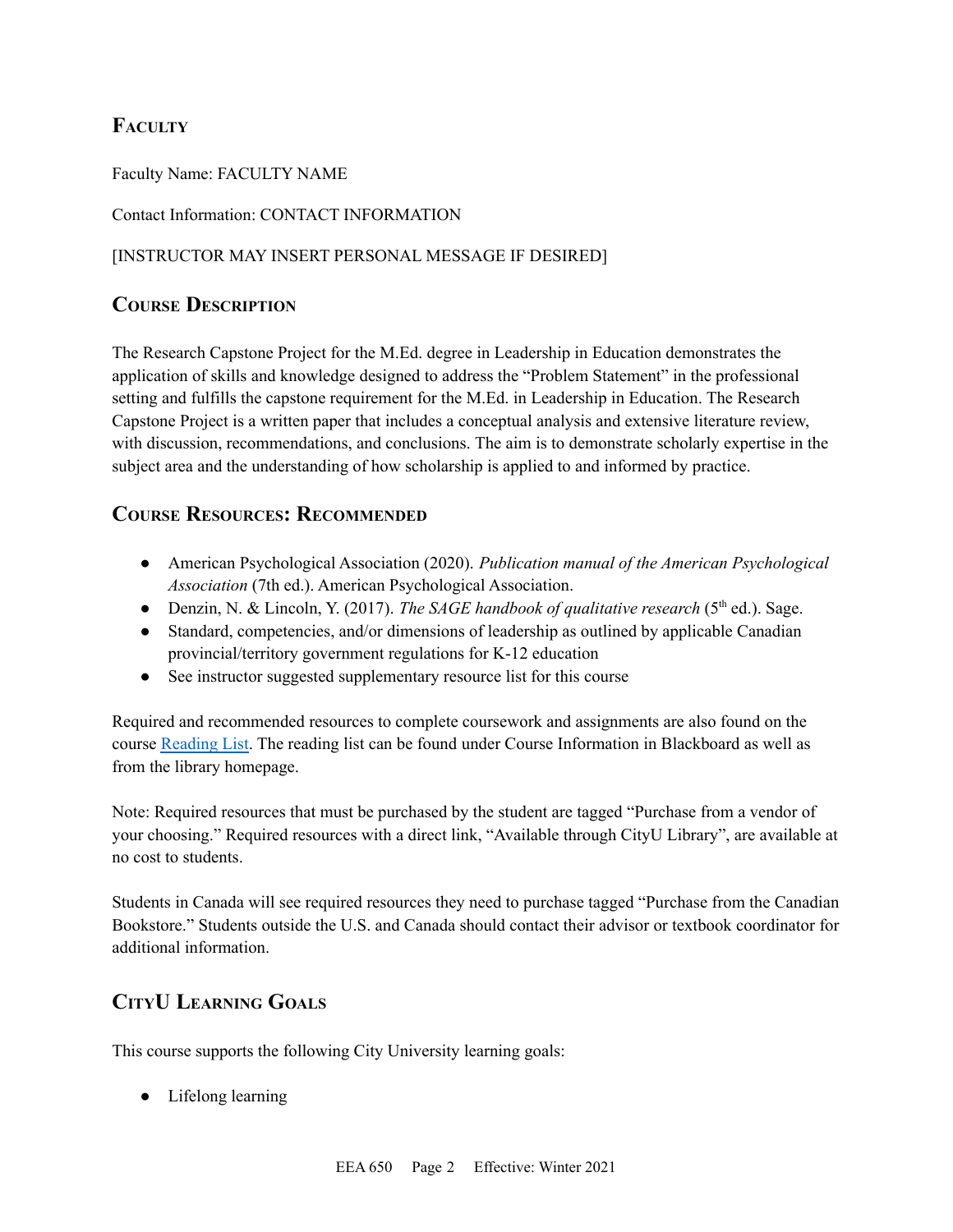# **COURSE OUTCOMES**

In this course, learners:

- Facilitates collaborative partnerships
- Ensure a school environment conducive to student learning
- Influences political and social environments
- Manage instructional supervision processes
- Develops leadership capacity
- Exhibits leadership integrity
- Demonstrate visionary and strategic leadership

### **CORE CONCEPTS, KNOWLEDGE, AND SKILLS**

● Location, evaluation, and application of information to inform and improve leading, teaching, and student learning

## **OVERVIEW OF COURSE GRADING**

The grades earned for the course will be PASS or FAIL.

| <b>Overview of Required Assignments</b>                                  | % of Final Grade |
|--------------------------------------------------------------------------|------------------|
| EEA 650-655 – Research Capstone<br>Project and Presentation              | 80%              |
| <b>Instructor Determined Assignments</b><br>(Portfolio Presentation) P/F | 20%              |
| <b>TOTAL</b>                                                             | 100%             |

### **SPECIFICS OF COURSE ASSIGNMENTS**

#### EEA 650-655 – Research Capstone Project and Presentation

The Research Capstone Project for the M.Ed. degree in Leadership in Education demonstrates the application of theory, knowledge, and skills that address the "Problem Statement" in the professional setting. It is expected that this research be a conceptual analysis and literature review essay that involves new learning for the student that is based on research and findings, follows a focus as defined by the Problem Statement, documents the process as part of the Final Report, and represents an endeavor of individual effort. A proposal for a Research Capstone Project is to be submitted and approved before implementation. A Final Research Capstone Project, worthy of the program and university in terms of rigor and contribution to the field, must be submitted and accepted after the Research Capstone Project has been completed. The report must be an independent, original work created by the student. The assigned faculty supervisor will advise, assist, and oversee progress, determine and make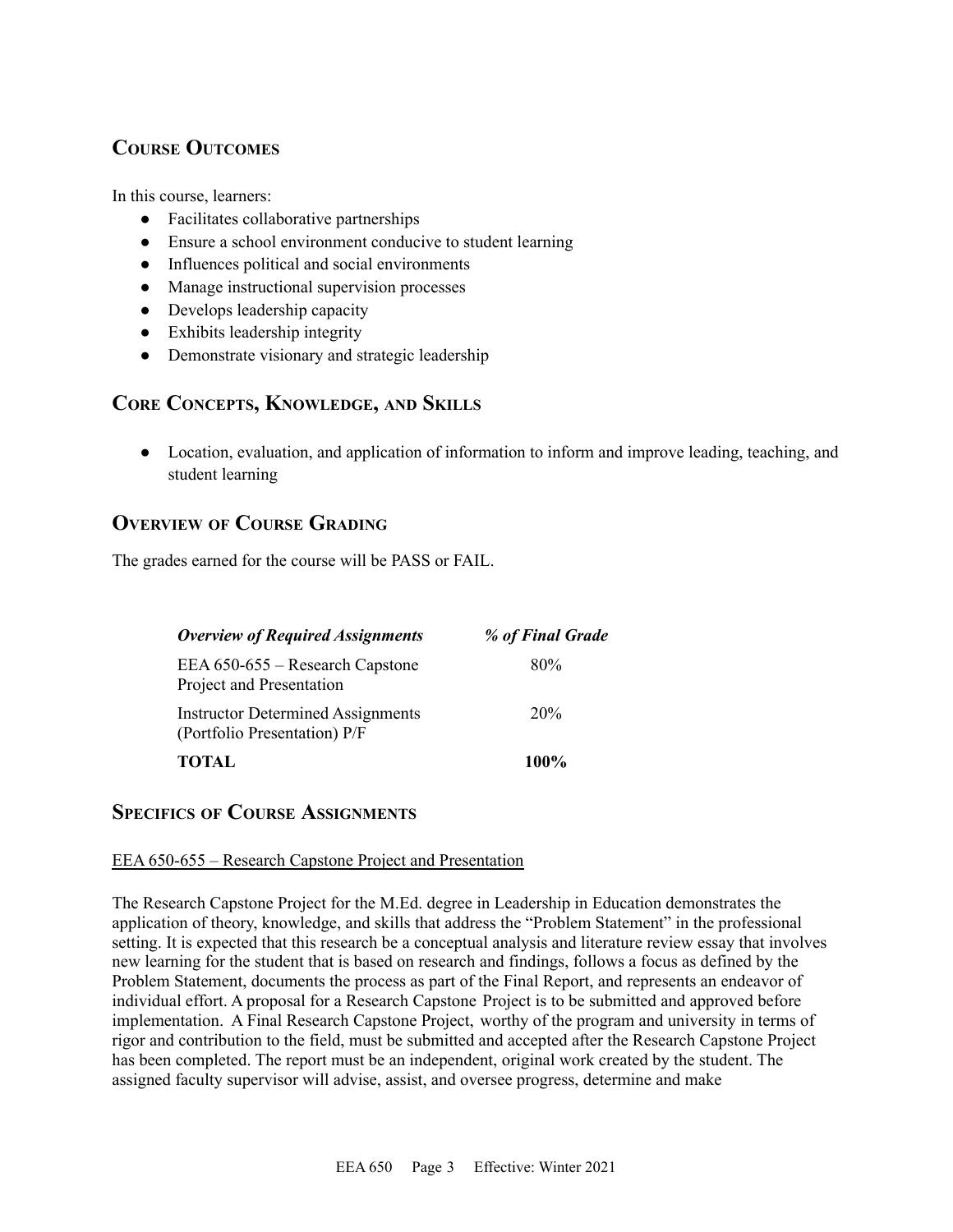recommendation for approval of your project proposal and Research Capstone Project report.

#### 1. **Research Capstone Project Proposal**

With the assigned field supervisor, review the research process and activities completed in ECC 511.

1. Complete the Literature Review (Add relevant references to a minimum total of 25; you are expected to demonstrate scholarly expertise in your subject area.)

2. Propose methodology to address the Problem Statement (How would you carry out the conceptual analysis/ literature review?)

3. Analyze your proposal and reflect on its likely effectiveness in positively impacting student learning in your setting given current conditions

4. Add References, Appendices; Acknowledgements

5. Prepare a document in APA 7 style, using the provided CityU Research Capstone Project template, that includes the following:

- i. Cover page titled Research Capstone Proposal: (title of project)
- ii. Table of Contents
- iii. Abstract
- iv. Learning Environment Profile
- v. Problem Statement
- vi. Literature Review
- vii. Proposal for Methodology
- viii. Analysis and Reflection
- ix. References
- x. Appendices
- xi. Acknowledgements (optional)
- 6. Seek and receive approval of Proposal from your assigned field supervisor.

The proposal, and the final Research Capstone Project, will be evaluated on the basis of how well the candidate has thoroughly addressed each of these elements. Candidates are expected to demonstrate the same levels of rigor and depth and breadth of analysis as are common and standard in scholarship.

#### *Grading Criteria for the Capstone Project (no human subject research)*

| <b>TOTAL</b>                                                                              | $100\%$ |
|-------------------------------------------------------------------------------------------|---------|
| APA 7 format (conventions, spelling, referencing)                                         | 10%     |
| the research undertaken                                                                   |         |
| Summary/Discussion/Conclusion – reflective and demonstrates relevance and scope of        | 40%     |
| 25 scholarly articles/resources)                                                          |         |
| Literature review – scholarly literature - comprehensive and relevant to research (min.   | 40%     |
| (introduction) presented in appropriate format.                                           |         |
| Preliminary pages – title page, abstract, table of contents, and statement of the problem | $10\%$  |

#### **2. Research Capstone Project**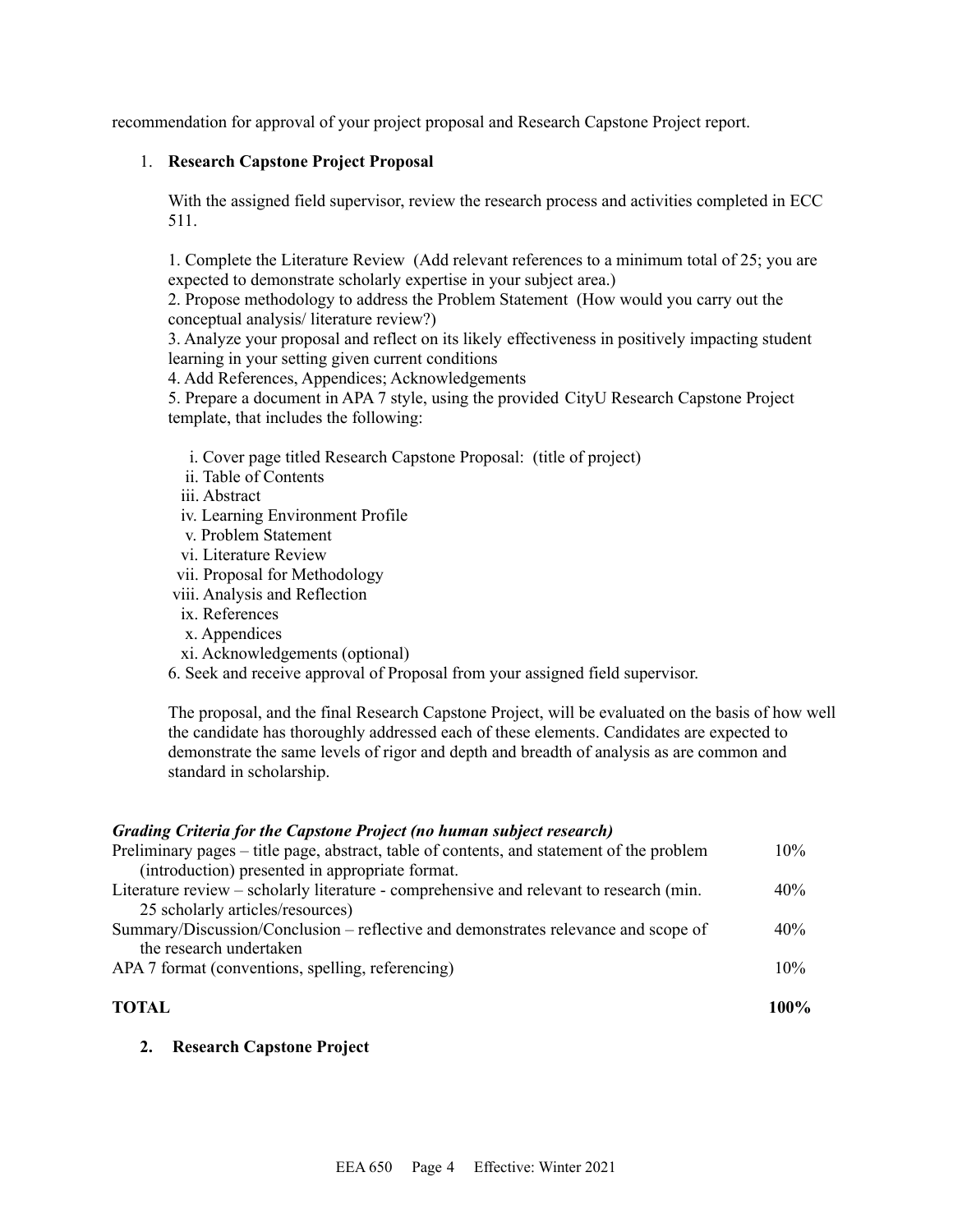As a graduate student at City University, candidates are expected to format their research papers in APA 7 format. All referencing, use of numbers, tables and appendices should be written in APA 7 style, and candidates are referred to the APA 7 manual for guidance in these issues.

A MS Word template has been created for candidates to use for formatting their Research Capstone Project document. The assigned faculty supervisor will provide the template. The Research Capstone Project document will be presented using a preliminary pages plus five chapter format as follows:

#### **Preliminary Pages:**

- 1. Title Page: See template document for guidance
- 2. Signature Page: See template document for guidance
- 3. Dedication or Acknowledgement.
- 4. Abstract.
- 5. Table of Contents.
- 6. List of Tables. (If applicable)
- 7. List of Figures. (If applicable

#### **Chapter I: The Problem:**

- 1. **Introduction** to the topic and an overview of the chapter.
- 2. **Background to the Problem:** e.g., educational trends related to the problem, unresolved issues, social concerns, historical issues, situation in the district that has led to this point.
- 3. **Statement of the Issue/Problem:** delineation of the basic difficulty or area of concern.
- 4. **Purpose of the Study:** practical outcomes or products or solution to the problem stated.
- 5. **Research Question or Thesis Statement** (or Evaluation Questions): conceptual rendition followed by operational statements in Chapter III: Methodology Chapter.
- 6. **Significance of the Study:** why this is an important topic to research.
- 7. **Scope of the Study:** narrowing of focus.
- 8. **Summary:** a condensed or digested version of the chapter repeating the major information.
- 9. **Outline of the Remainder of the Paper:** overview of the titles of the chapters to follow.

#### **Chapter II: Literature Review**

- 1. **Introduction** to the Chapter: organization of the chapter: conceptual overview. Suggest 25 to 30 references be reviewed and incorporated into the study.
- 2. **Definition of Terms:** largely conceptual here, operational definitions follow in Chapter III.
- 3. **Historical background** if necessary.
- 4. **Purposes to be served by Review of Research Literature** if applicable:
	- a. Acquaint reader with existing studies relative to what has been found, who has done work, when and where latest research studies were completed, and what approaches involving research methodology, instrumentation, and statistical analyses were followed. Specific details on methodology is reserved for review in Chapter III.
	- b. Establish possible need for study and likelihood for obtaining meaningful, relevant, and significant results.
	- c. Furnish from delineation of various theoretical positions a conceptual framework affording bases for generation of hypotheses and statement of their rationale.

#### **5. Sources for Literature Review** if applicable**:**

General integrative reviews cited that relate to the problem situation or research problem such as those found in peer-reviewed journals through the various databases, education and psychology literature resources and books. Specific books, monographs, bulletins, reports, and research articles: preference shown in most instances for literature of the last few years. In some instance, important landmark articles or books form the basis for the particular topic and these should be included as well. Unpublished materials such as dissertations, theses, papers presented at conferences and symposia,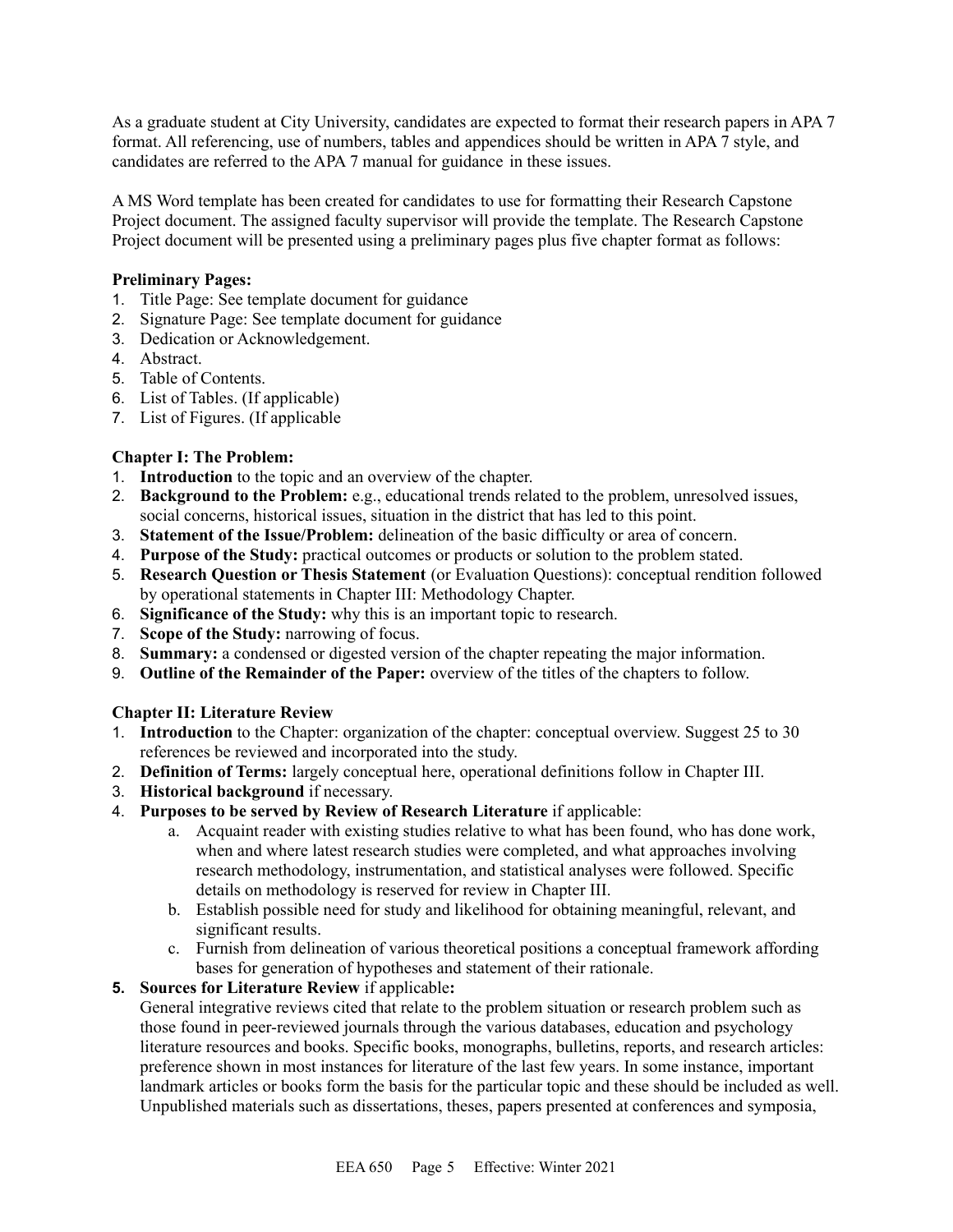and limited publications from school districts, governments, and school districts can be cited using APA guidelines.

- 6. **Review of Research Literature:** Selection and arrangement of literature review often in terms of questions to be considered, hypotheses set forth, or objectives or specific purposes delineated in Chapter I. The use of subheadings according to such themes helps to improve readability and subsequent summary, conclusions, and recommendations for Chapter III.
- 7. **Summary** of literature review: a condensed overview of the major themes/concepts presented in the review of the literature. Restate the research hypotheses (questions) at this point.

#### **Chapter III: Summary, Conclusions, and Recommendations**

- 1. **Summary:** Condensed version of everything covered in the first two chapters.
- 2. **Implications**: For all stakeholders: counsellors, clients, families, relevant organizations, policy makers, etc.
- 3. **Recommendations:** practical suggestions for implementation of findings and suggestions for future research.
- 4. **Conclusions:** often the hypotheses revisited with some degree of definitive commitment and generalization.

NOTE: summaries are not a repeat of the table of contents. The summary needs to be a comprehensive restatement of the major themes/concepts presented in the chapter.

**References:** see the APA 7 Manual for correct structure and style; include only those materials cited in the text of your project, recommendation that you have reviewed 25 to 30 references for your study.

**Appendices:** The appendices contain pertinent materials that are not important enough to be included in the body of the report but may be of value to some readers. These should be numbered and presented in the same order they are referred to in the body of the document. Such materials may include complete (blank) copies of locally devised tests or questionnaires, together with the instructions and scoring keys for such instruments, item analysis data for measurements used, verbatim instructions to subjects, and tables that are very long or of only minor importance to the study.

**Abstract:**  $350 - 500$  word summary of your project – Refer to the APA Manual  $7<sup>th</sup>$  edition.

#### **3. Portfolio Presentation**

Create a 50-minute multi-media presentation to share the degree portfolio. The portfolio must cover your entire learning journey and include the material and rubrics that are outlined in the following Portfolio Review document. Your presentation focuses on three key questions: (a) how have your philosophy, goals, and professional growth plans evolved? (b) What do you currently see as your strengths and areas for continued growth? (c) What are your professional goals for the next one, three, and five years?

# **COURSE POLICIES**

**Late Assignments**

[INSTRUCTOR TO COMPLETE]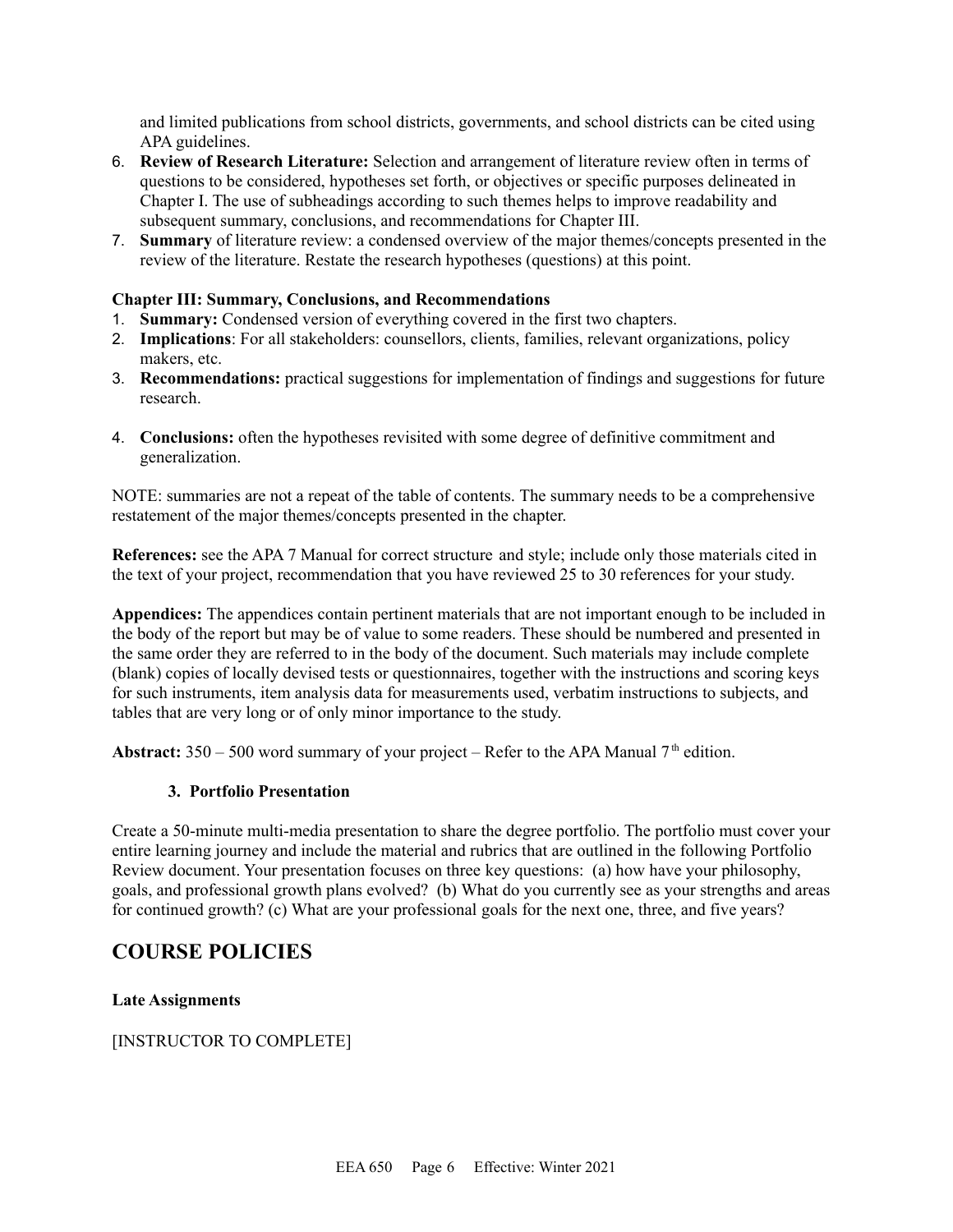#### **Participation**

Students taking courses in any format at City University of Seattle are expected to be diligent in their studies and attend class regularly. Regular class attendance/academic engagement is important in achieving learning outcomes in the course and correlates with participation. As such, attendance and participation are a consideration in determining the final grade.

#### **Professional Writing**

Assignments require error-free writing that uses standard English conventions and logical flow of organization to address topics clearly, completely, and concisely. CityU requires the use of APA style  $(APA 7<sup>th</sup> edition).$ 

# **University Policies**

You are responsible for understanding and adhering to all of City University of Seattle's academic policies. The most current versions of these policies can be found in the [University](https://www.cityu.edu/catalog/) [Catalog](https://www.cityu.edu/catalog/) that is linked from the CityU Web site.

#### **Antidiscrimination**

City University of Seattle and its staff and faculty are committed to supporting our students. We value equity, diversity, and inclusion as a way of life as well as the educational opportunities it provides. City U will not tolerate any form of discrimination based on race, color, ethnicity, sexual orientation, gender identification, socioeconomic status, or religious values. If you have experienced any discrimination based on any of the above, we encourage you to report this to the University. Please report this to your instructor. If you do not feel safe reporting this to your instructor, please report to Dr. Scott Carnz, Provost or to the Vice President of Student Affairs, Melissa Mecham.

#### **Non-Discrimination & Prohibition of Sexual Misconduct**

City University of Seattle adheres to all federal, state, and local civil rights laws prohibiting discrimination in employment and education. The University is committed to ensuring that the education environment is bounded by standards of mutual respect and safety and is free from discriminatory practices.

In the U.S., the University is required by Title IX of the Education Amendments of 1972 to ensure that all of its education programs and activities do not discriminate on the basis of sex/gender. Sex include sex, sex stereotypes, gender identity, gender expression, sexual orientation, and pregnancy or parenting status. Sexual harassment, sexual assault, dating and domestic violence, and stalking are forms of sex discrimination, which are prohibited under Title IX and by City University of Seattle policy. City University of Seattle also prohibits retaliation against any person opposing discrimination or participating in any discrimination investigation or complaint process internal or external to the institution. Questions regarding Title IX, including its application and/or concerns about noncompliance, should be directed to the Title IX Coordinator. For a complete copy of the policy or for more information, visit <https://my.cityu.edu/titleix> or contact the Title IX Coordinator.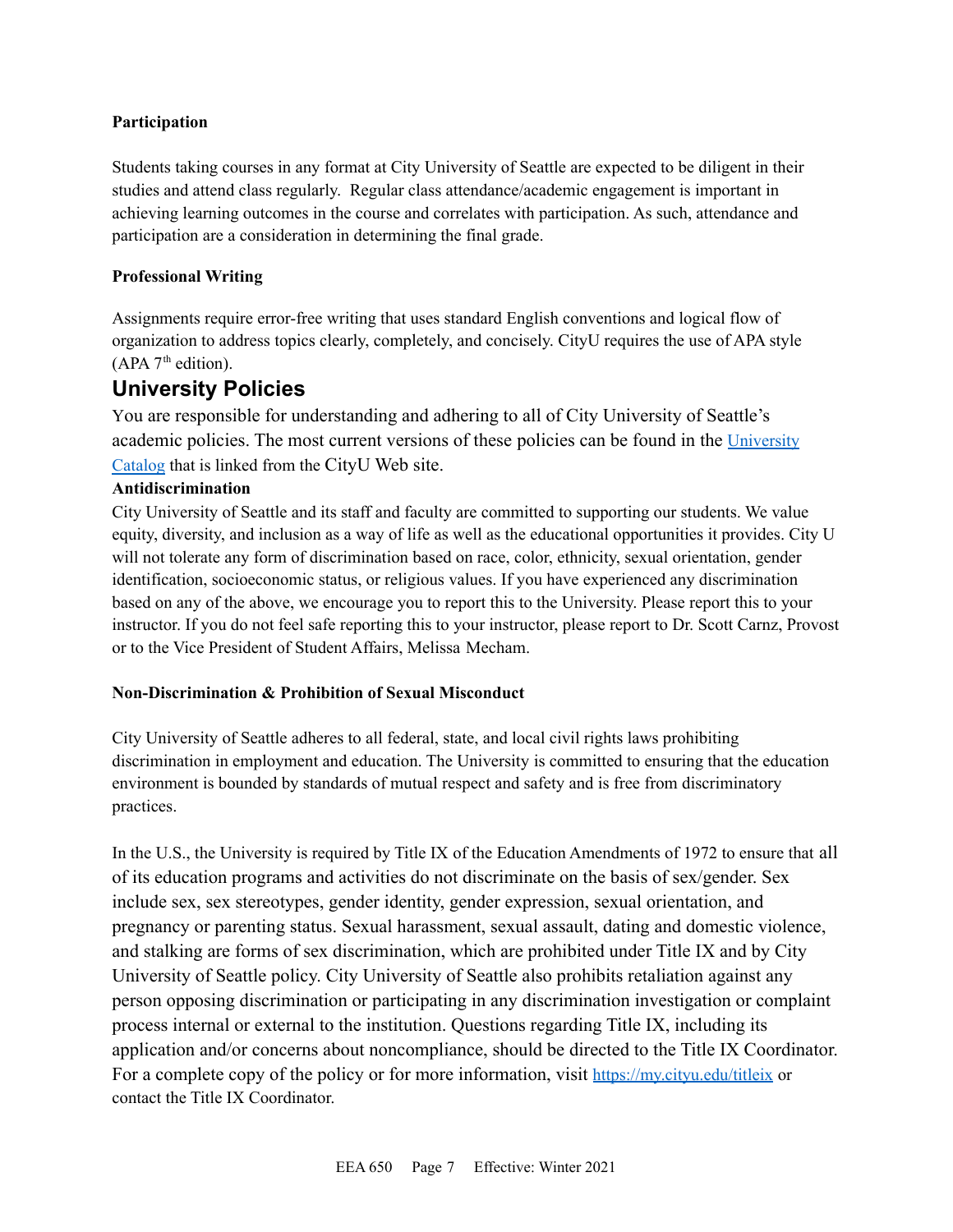In Canada, in compliance with the British Columbia Human Rights Code, the Alberta Human Rights Act, WorksafeBC, and the Workers' Compensation Board of Alberta, the University believes that its environment should at all times be supportive and respectful of the dignity and self-esteem of individuals. Discrimination, harassment and bullying conduct, whether through person to person behaviour or via electronic communications such as email or social media is not acceptable and will not be tolerated. As an educational institution, it is our responsibility to cultivate an environment of excellence, equity, mutual respect and to recognize the value and potential of every individual. The University will take all necessary steps to meet or exceed the requirements of the law to prevent discrimination, harassment and bullying. The Respectful Workplace Policy for the prevention of discrimination, harassment and bullying policy and procedure can be found at <https://www.cityu.edu/discover-cityu/about-cityu/> under the Policies section or at <https://www.cityuniversity.ca/about/>.

#### **Religious Accommodations**

City University of Seattle has a policy for accommodation of student absences or significant hardship due to reasons of faith or conscience, or for organized religious activities. The University's policy, including more information about how to request an accommodation, is available in the University Catalog and on the my.cityu.edu student portal. Accommodations must be requested by the 20% mark of this course (e.g. day 14 of a ten-week course, day 7 of a 5-week course) using the Religious Accommodations Request Form found on the student dashboard in the my.cityu.edu student portal.

#### **Academic Integrity**

Academic integrity in students requires the pursuit of scholarly activity that is free from fraud, deception and unauthorized collaboration with other individuals. Students are responsible for understanding CityU's policy on academic integrity and adhering to its standards in meeting all course requirements. A complete copy of this policy can be found in the University Catalog in the section titled [Academic](https://www.cityu.edu/catalog/;) Integrity Policy under Student Rights & Responsibilities.

#### **Attendance**

Students taking courses in any format at the University are expected to be diligent in their studies and to attend class regularly. Regular class attendance is important in achieving learning outcomes in the course and may be a valid consideration in determining the final grade. For classes where a physical presence is required, a student has attended if they are present at any time during the class session. For online classes, a student has attended if they have posted or submitted an assignment. A complete copy of this policy can be found in the [University](https://www.cityu.edu/catalog/;) Catalog in the section titled Attendance under Student Rights & Responsibilities.

#### **Final Assignments Due Date**

Final assignments for each class at CityU must be due on or before the final date of the course as indicated in the university's course information system. Due dates that extend beyond the final date of the course may negatively impact tuition funding for students.